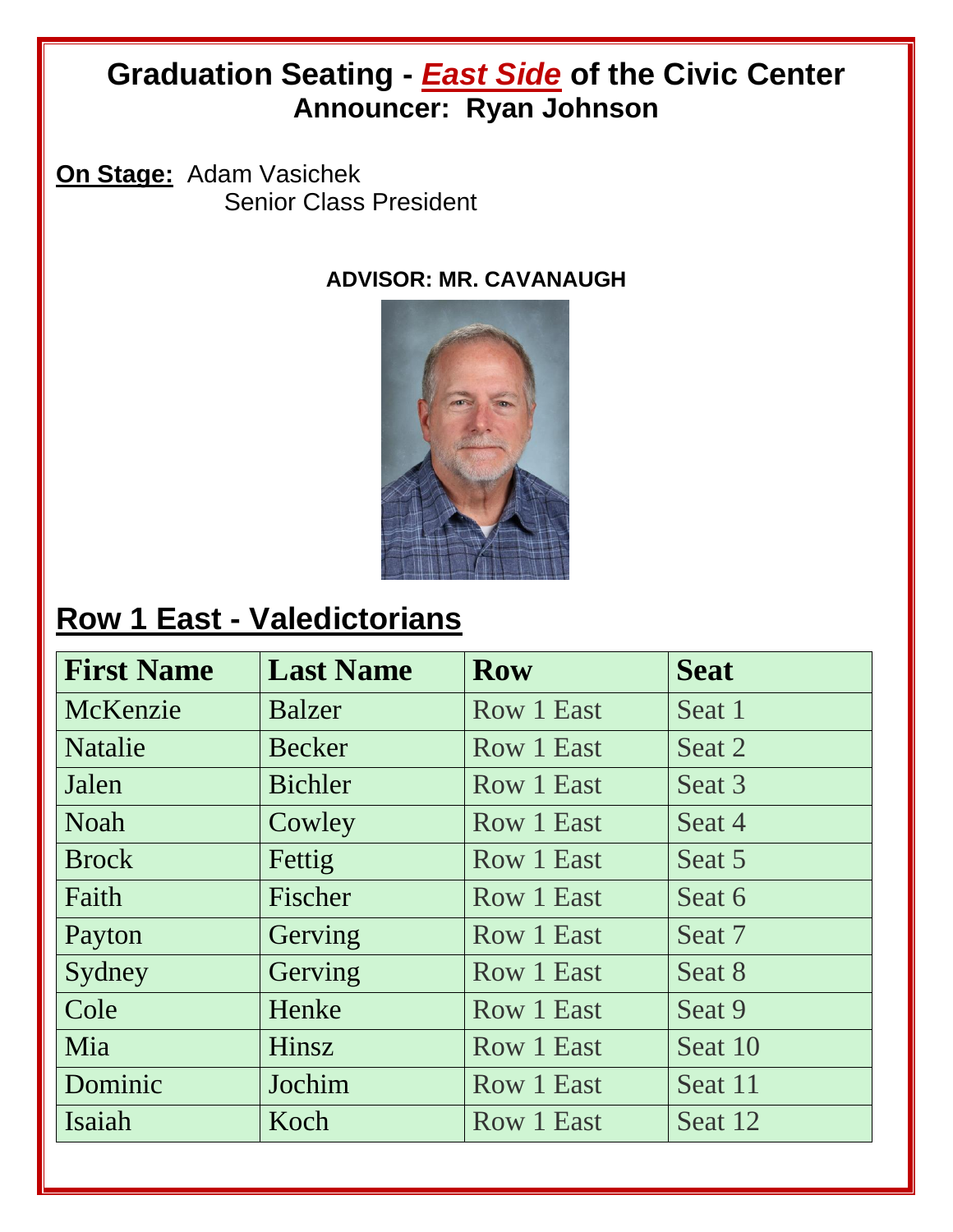#### **ADVISOR: MR. CAVANAUGH**



# **Row 2 East – Valedictorians**

| <b>First Name</b> | <b>Last Name</b> | <b>Row</b> | <b>Seat</b> |
|-------------------|------------------|------------|-------------|
| Markie            | Kuntz            | Row 2 East | Seat 1      |
| Madison           | <b>Marcus</b>    | Row 2 East | Seat 2      |
| Judson            | Meschke          | Row 2 East | Seat 3      |
| Ashlee            | Potter           | Row 2 East | Seat 4      |
| Calista           | Rennich          | Row 2 East | Seat 5      |
| Sydnie            | Rudolph          | Row 2 East | Seat 6      |
| Kyler             | Scott            | Row 2 East | Seat 7      |
| Chase             | <b>Stockert</b>  | Row 2 East | Seat 8      |
| Ethan             | Stotz            | Row 2 East | Seat 9      |
| Mya               | Tena             | Row 2 East | Seat 10     |
| Katelyn           | Vogel            | Row 2 East | Seat 11     |
| Emily             | Wahl             | Row 2 East | Seat 12     |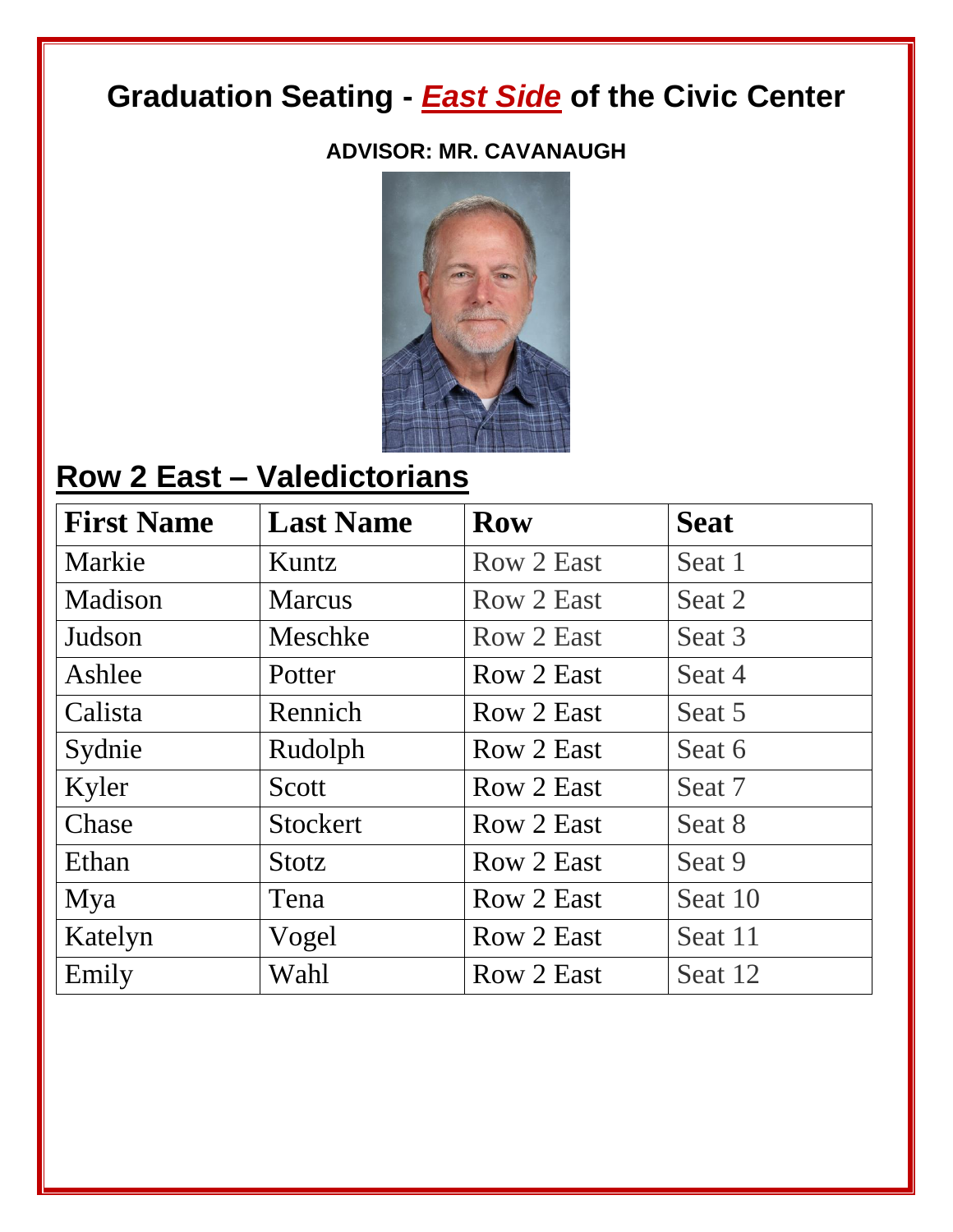#### **ADVISOR: MR. CAVANAUGH**



### **Row 3 East - Student of Distinction**

| <b>First Name</b> | <b>Last Name</b> | <b>Row</b> | <b>Seat</b> |
|-------------------|------------------|------------|-------------|
| Kellie            | Berg             | Row 3 East | Seat 1      |
| Kendall           | Berg             | Row 3 East | Seat 2      |
| <b>Brooke</b>     | <b>Berger</b>    | Row 3 East | Seat 3      |
| Gyeneveve         | <b>Burchinal</b> | Row 3 East | Seat 4      |
| Carleen           | Craven           | Row 3 East | Seat 5      |
| Scott             | Gotta            | Row 3 East | Seat 6      |
| Alexandria        | Hagen            | Row 3 East | Seat 7      |
| Dawson            | Hawkinson        | Row 3 East | Seat 8      |
| Cameron           | Hintz            | Row 3 East | Seat 9      |
| Isaiah            | Huus             | Row 3 East | Seat 10     |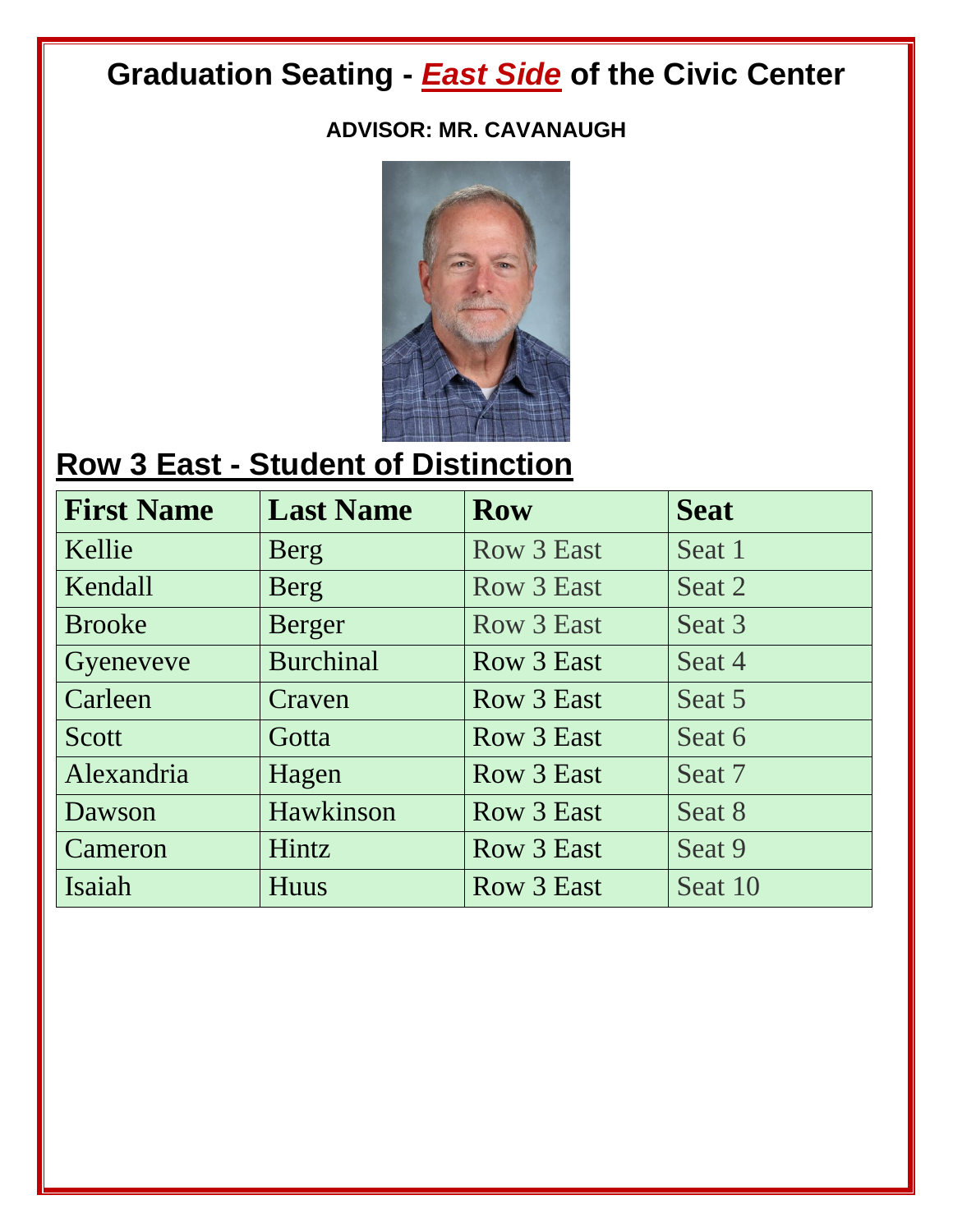#### **ADVISOR: MR. CAVANAUGH**



### **Row 4 East - Student of Distinction**

| <b>First Name</b> | <b>Last Name</b>    | <b>Row</b> | <b>Seat</b> |
|-------------------|---------------------|------------|-------------|
| Madison           | Knudson             | Row 4 East | Seat 1      |
| Jayda             | Krikorian           | Row 4 East | Seat 2      |
| Emma              | Nagel               | Row 4 East | Seat 3      |
| Warren            | <b>Naslund</b>      | Row 4 East | Seat 4      |
| Kaylynn           | <b>Red Tomahawk</b> | Row 4 East | Seat 5      |
| Gracie            | Ryckman             | Row 4 East | Seat 6      |
| <b>Tyson</b>      | Schwab              | Row 4 East | Seat 7      |
| <b>Bennett</b>    | Vatnsdal            | Row 4 East | Seat 8      |
| Marquel           | Wald                | Row 4 East | Seat 9      |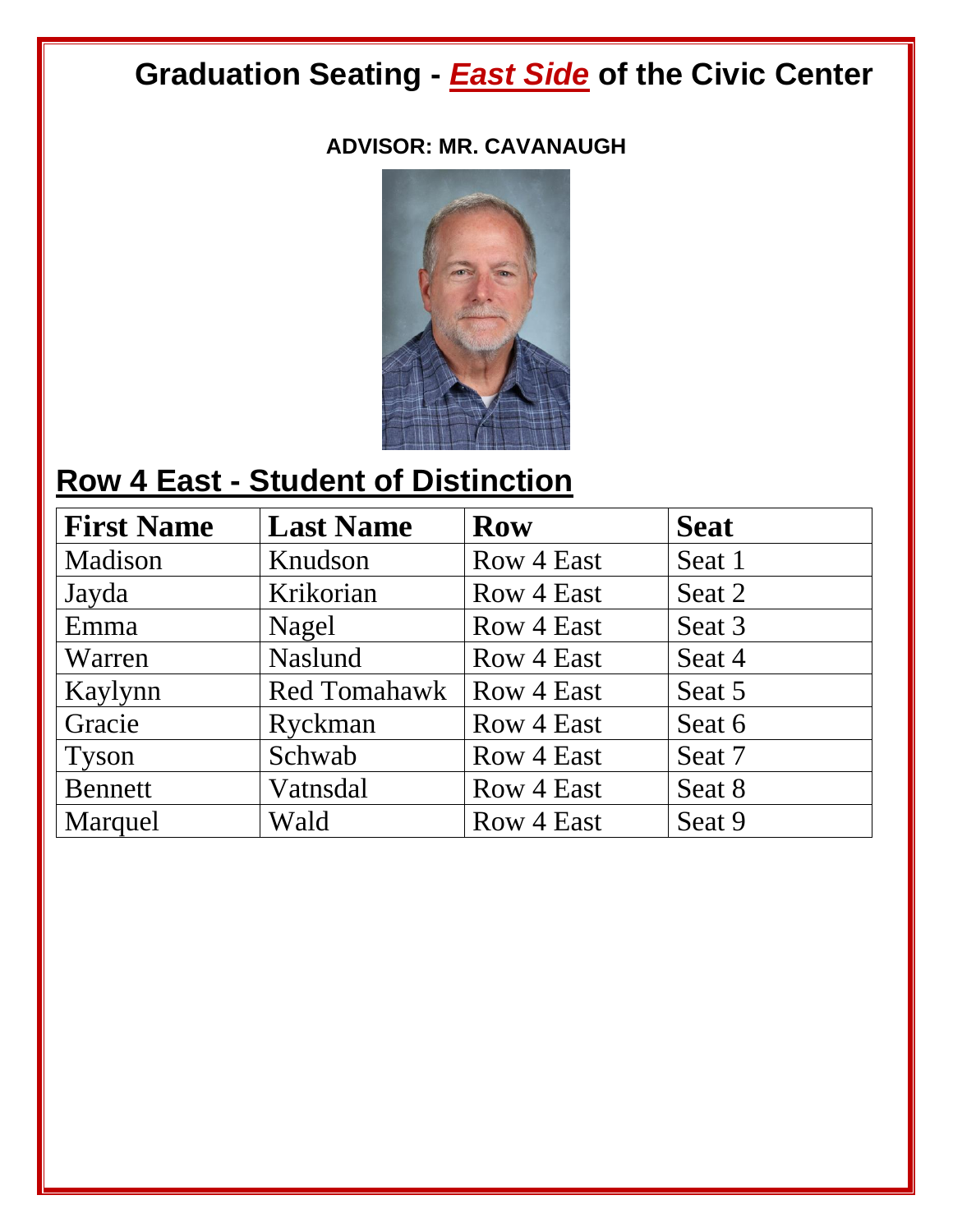#### **ADVISOR: MRS. DAVIS**



## **Row 5 East – Class of 2022**

| <b>First Name</b> | <b>Last Name</b> | <b>Row</b>        | <b>Seat</b> |
|-------------------|------------------|-------------------|-------------|
| Hunter            | Acker            | Row 5 East        | Seat 1      |
| Ashton            | Anderson         | <b>Row 5 East</b> | Seat 2      |
| Sierra            | Andrews          | Row 5 East        | Seat 3      |
| Emma              | Auch             | Row 5 East        | Seat 4      |
| Lauren            | Basaraba         | Row 5 East        | Seat 5      |
| Wyatt             | Baumgartner      | Row 5 East        | Seat 6      |
| Madisen           | <b>Becker</b>    | Row 5 East        | Seat 7      |
| Treyten           | Benz             | Row 5 East        | Seat 8      |
| Alexus            | <b>Bosch</b>     | <b>Row 5 East</b> | Seat 9      |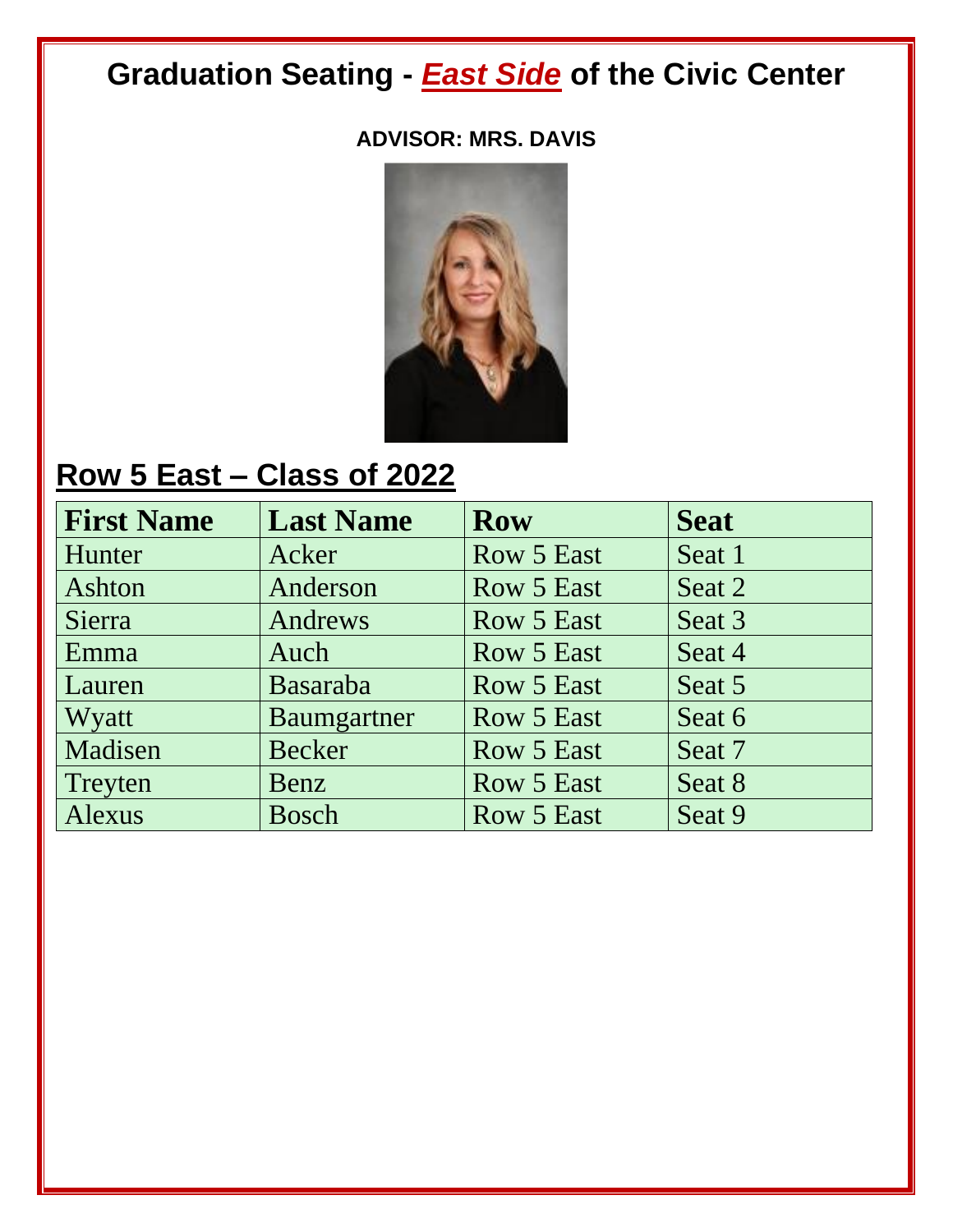#### **ADVISOR: MRS. DAVIS**



### **Row 6 East – Class of 2022**

| <b>First Name</b> | <b>Last Name</b>   | <b>Row</b> | <b>Seat</b> |
|-------------------|--------------------|------------|-------------|
| Jeran             | Breidenbach        | Row 6 East | Seat 1      |
| Tayla             | Cain               | Row 6 East | Seat 2      |
| Trorin            | Christophersen     | Row 6 East | Seat 3      |
| Christian         | <b>Comas Soto</b>  | Row 6 East | Seat 4      |
| Faith             | Creswell           | Row 6 East | Seat 5      |
| Cristoforo        | <b>Cruz Castro</b> | Row 6 East | Seat 6      |
| Caitlyn           | Daniels            | Row 6 East | Seat 7      |
| Wiconi            | Decory             | Row 6 East | Seat 8      |
| Sergio            | Dionicio           | Row 6 East | Seat 9      |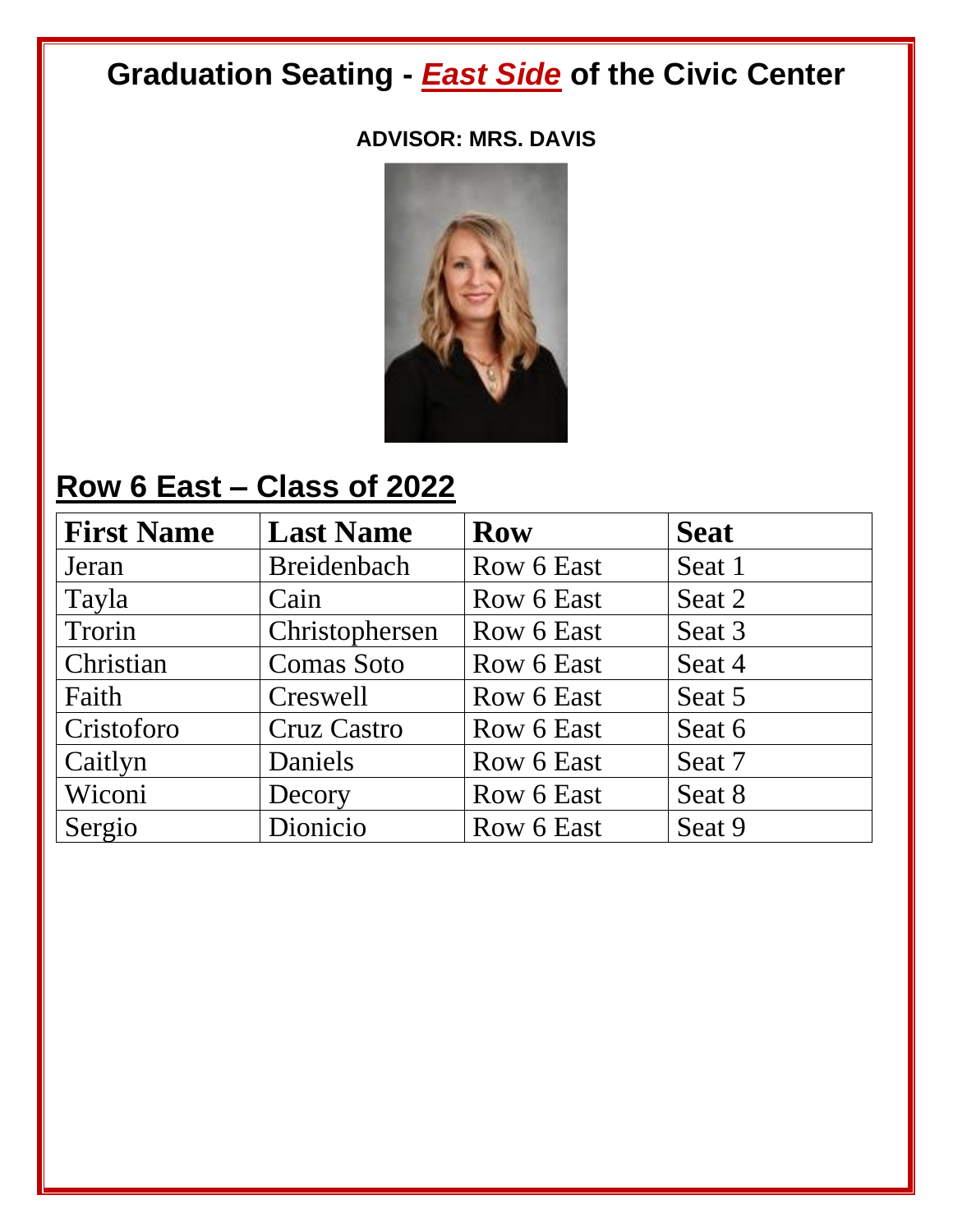#### **ADVISOR: MRS. NELSON**



## **Row 7 East – Class of 2022**

| <b>First Name</b> | <b>Last Name</b> | <b>Row</b>        | <b>Seat</b> |
|-------------------|------------------|-------------------|-------------|
| Lyndie            | Donner           | <b>Row 7 East</b> | Seat 1      |
| Treysen           | Eaglestaff       | <b>Row 7 East</b> | Seat 2      |
| Trace             | Ellison          | Row 7 East        | Seat 3      |
| <b>Brady</b>      | Feist            | Row 7 East        | Seat 4      |
| Andrew            | Fitterer         | <b>Row 7 East</b> | Seat 5      |
| Elliot            | Fried            | Row 7 East        | Seat 6      |
| Luis              | Galindo          | Row 7 East        | Seat 7      |
| George            | Gillette         | Row 7 East        | Seat 8      |
|                   | Gonzalez         | Row 7 East        | Seat 9      |
| Hector            | Romero           |                   |             |
| Isaac             | Goy              | Row 7 East        | Seat 10     |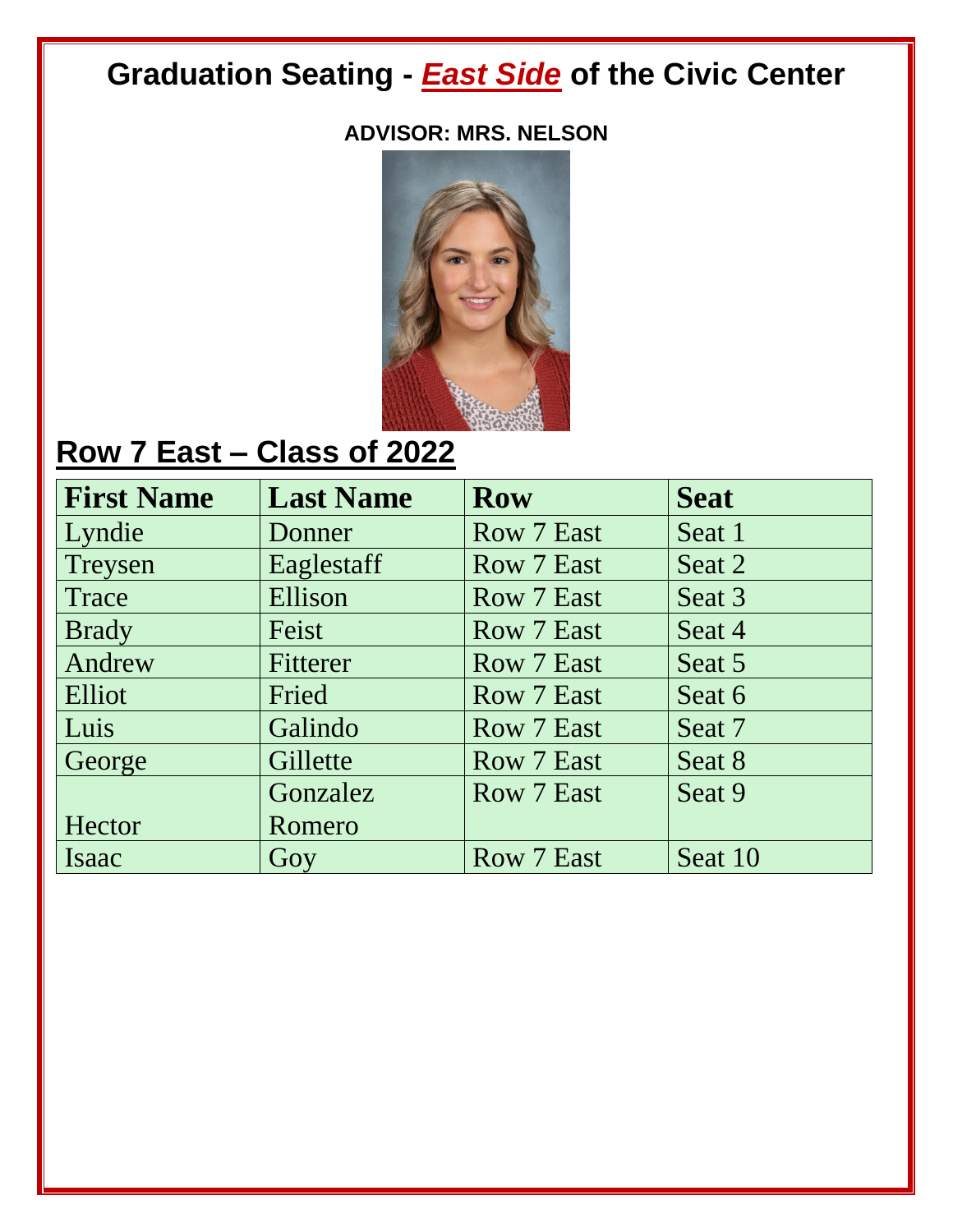#### **ADVISOR: MRS. NELSON**



#### **Row 8 East – Class of 2022**

| <b>First Name</b> | <b>Last Name</b> | <b>Row</b> | <b>Seat</b> |
|-------------------|------------------|------------|-------------|
| Gemma             | Grasz            | Row 8 East | Seat 1      |
| Megan             | Gunderson        | Row 8 East | Seat 2      |
| Kahlan            | Hamlin           | Row 8 East | Seat 3      |
| Conor             | Hedges           | Row 8 East | Seat 4      |
| Payten            | Herring          | Row 8 East | Seat 5      |
| Abigail           | Heupel           | Row 8 East | Seat 6      |
| Isabelle          | Heupel           | Row 8 East | Seat 7      |
| Jaimie            | Holter           | Row 8 East | Seat 8      |
| Sonte             | Houle            | Row 8 East | Seat 9      |
| Roman             | Huddleson        | Row 8 East | Seat 10     |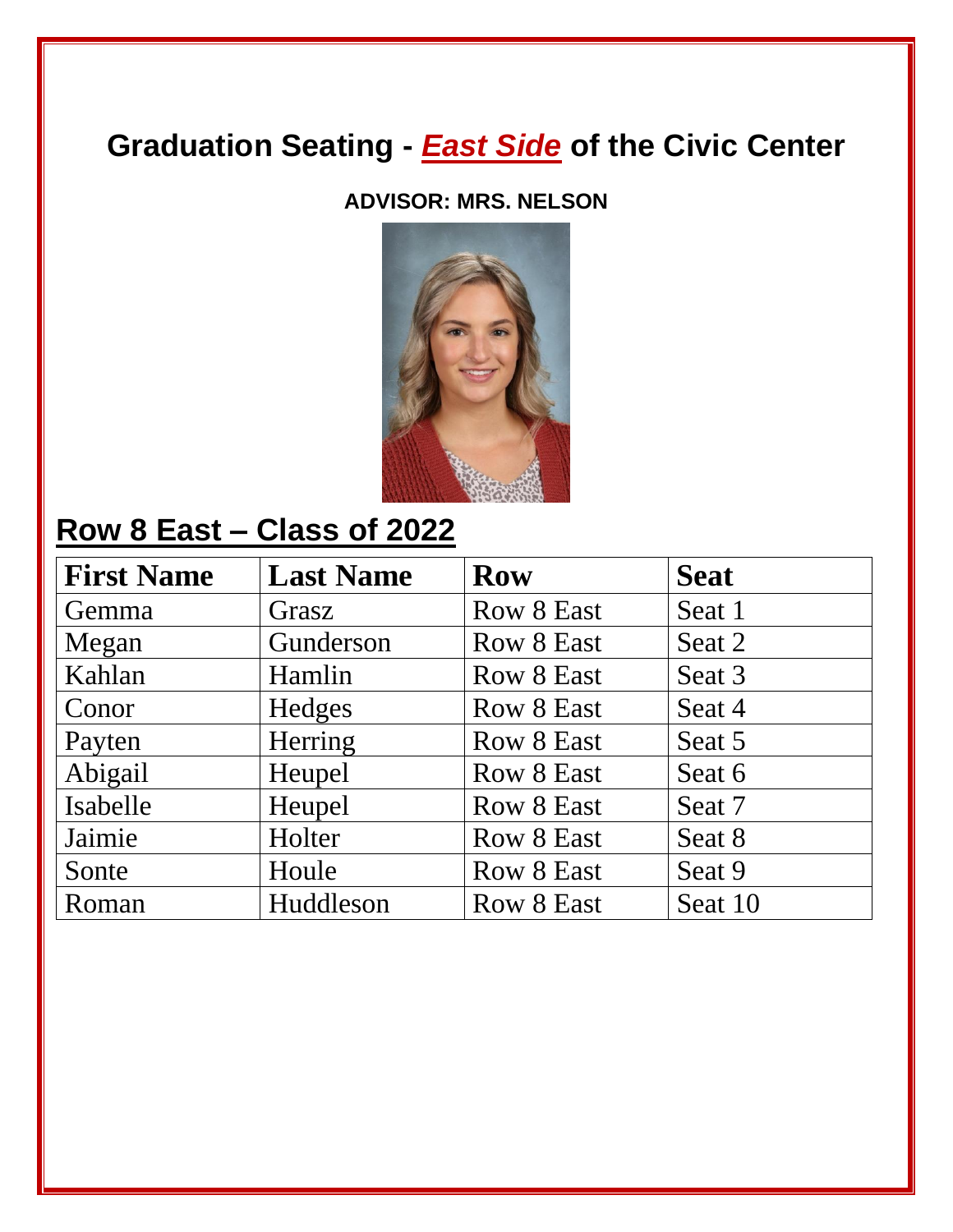#### **ADVISOR: MRS. SLETTEN**



#### **Row 9 East – Class of 2022**

| <b>First Name</b> | <b>Last Name</b> | <b>Row</b> | <b>Seat</b> |
|-------------------|------------------|------------|-------------|
| <b>Charles</b>    | Humann           | Row 9 East | Seat 1      |
| Kolby             | Johnson          | Row 9 East | Seat 2      |
| Olivia            | Johnston         | Row 9 East | Seat 3      |
| Madison           | Kassian          | Row 9 East | Seat 4      |
| Lexa              | Kieper           | Row 9 East | Seat 5      |
| Maggi             | Klein            | Row 9 East | Seat 6      |
| Taylor            | Kostelecky       | Row 9 East | Seat 7      |
| <b>Braxton</b>    | Kroh             | Row 9 East | Seat 8      |
| Angel             | LaFountain       | Row 9 East | Seat 9      |
| <b>Nathan</b>     | Leier            | Row 9 East | Seat 10     |
| Madeline          | Macdonald        | Row 9 East | Seat 11     |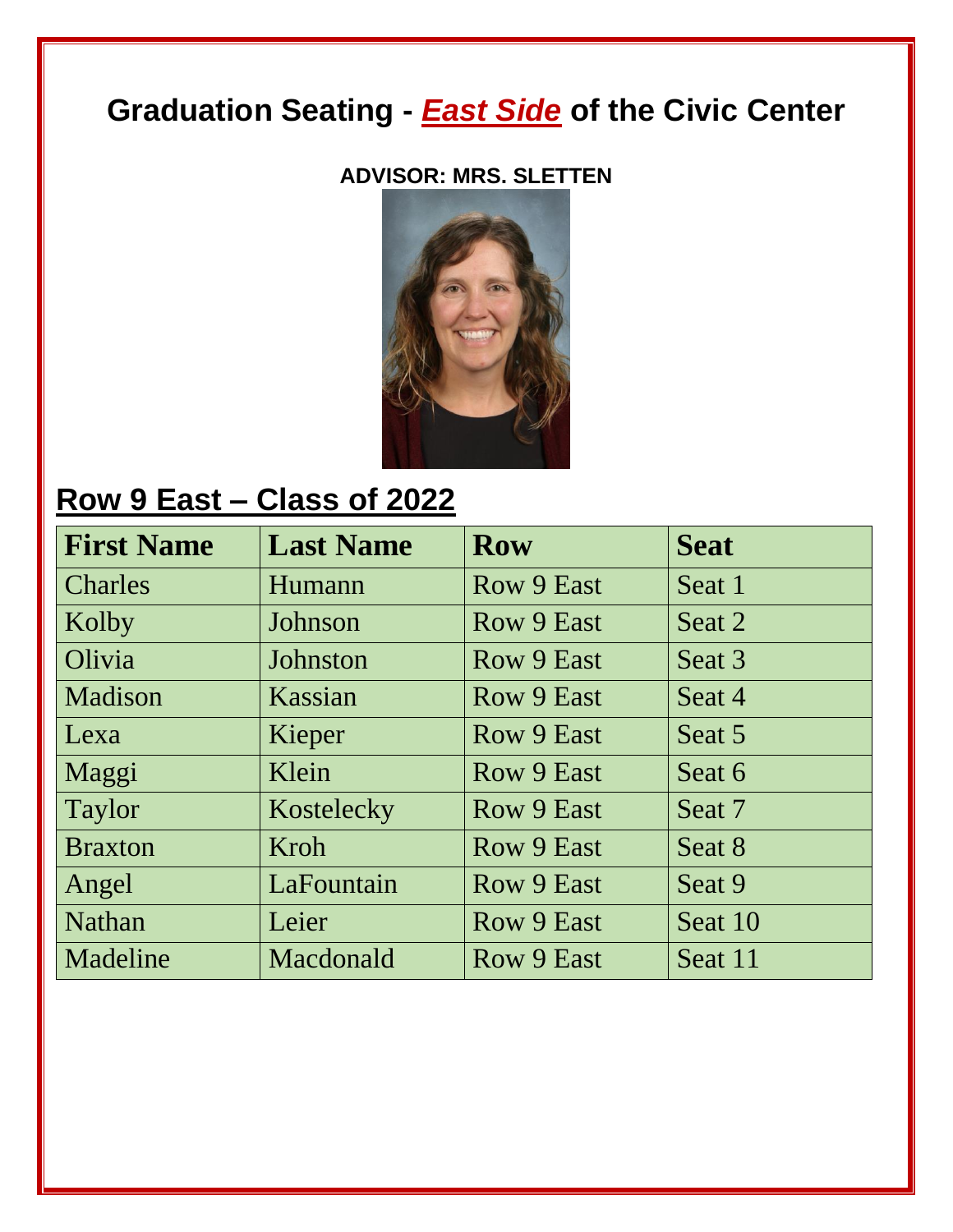**ADVISOR: MRS. SLETTEN**



#### **Row 10 East – Class of 2022**

| <b>First Name</b> | <b>Last Name</b> | <b>Row</b>  | <b>Seat</b> |
|-------------------|------------------|-------------|-------------|
| Ella              | Mahoney          | Row 10 East | Seat 1      |
| Ashlin            | Martin           | Row 10 East | Seat 2      |
| Sophia            | Maxon            | Row 10 East | Seat 3      |
| Gannon            | McGregor         | Row 10 East | Seat 4      |
| Hunter            | Miller           | Row 10 East | Seat 5      |
| <b>Tyrese</b>     | Monroe           | Row 10 East | Seat 6      |
| Benjamin          | Nagel            | Row 10 East | Seat 7      |
| Avery             | <b>Nelson</b>    | Row 10 East | Seat 8      |
| Journey           | Oban             | Row 10 East | Seat 9      |
| Casey             | Phillips II      | Row 10 East | Seat 10     |
| Alicen            | Ponzer           | Row 10 East | Seat 11     |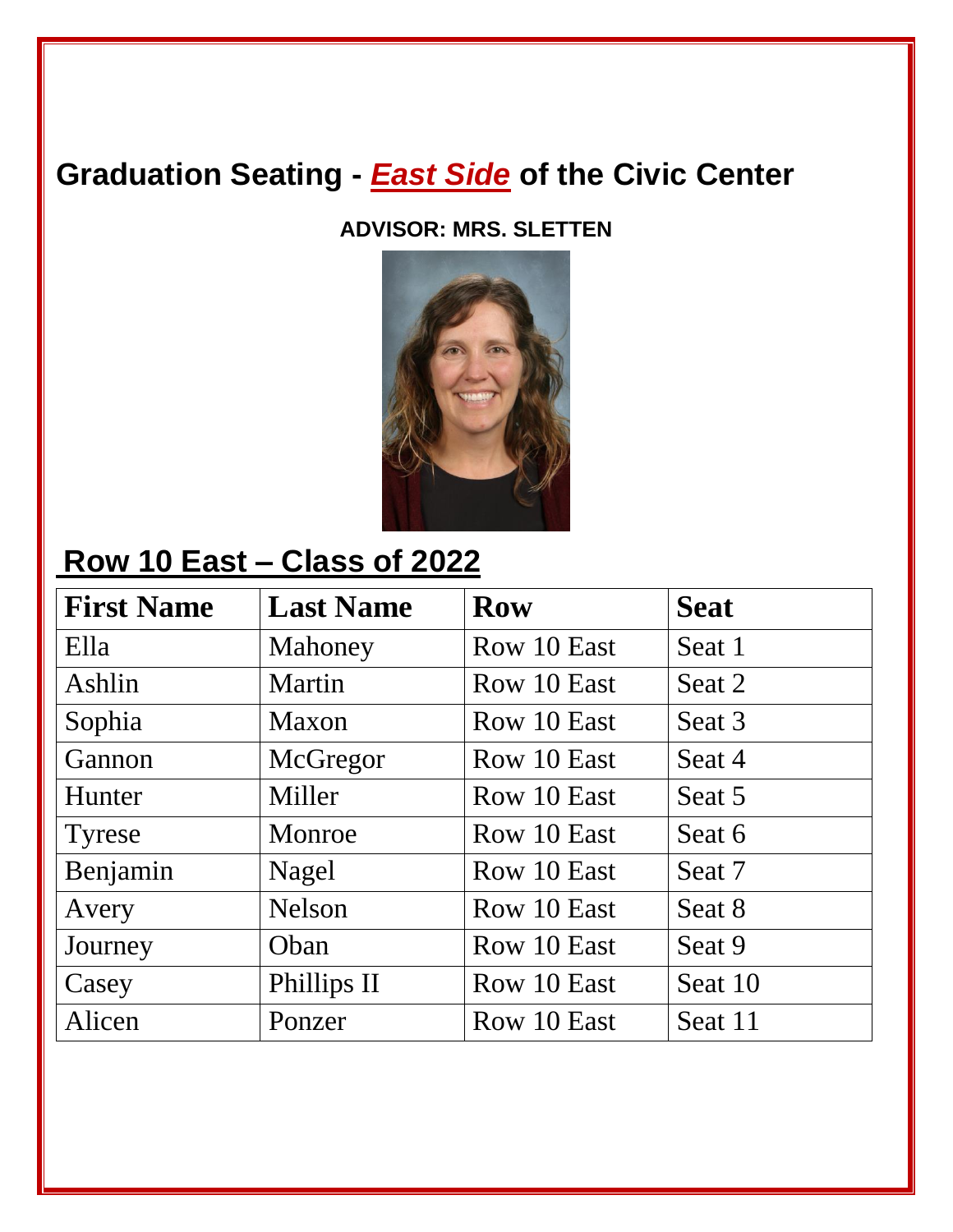**ADVISOR: MRS. PLACEK-OLSON**



### **Row 11 East – Class of 2022**

| <b>First Name</b> | <b>Last Name</b> | <b>Row</b>  | <b>Seat</b> |
|-------------------|------------------|-------------|-------------|
| CaSandra          | Praska           | Row 11 East | Seat 1      |
| Autumn            | Rasmussen        | Row 11 East | Seat 2      |
| Edgar             | Reyes-Castillo   | Row 11 East | Seat 3      |
| Adriana           | Rivera           | Row 11 East | Seat 4      |
| Daisy             | <b>Ruiz</b>      | Row 11 East | Seat 5      |
| Elena             | Sanchez          | Row 11 East | Seat 6      |
| <b>Empty Seat</b> |                  | Row 11 East | Seat 7      |
| Dominick          | Schafer          | Row 11 East | Seat 8      |
| Isaac             | <b>Schell</b>    | Row 11 East | Seat 9      |
| Riley             | Schumacher       | Row 11 East | Seat 10     |
| Aissata           | Soumare          | Row 11 East | Seat 11     |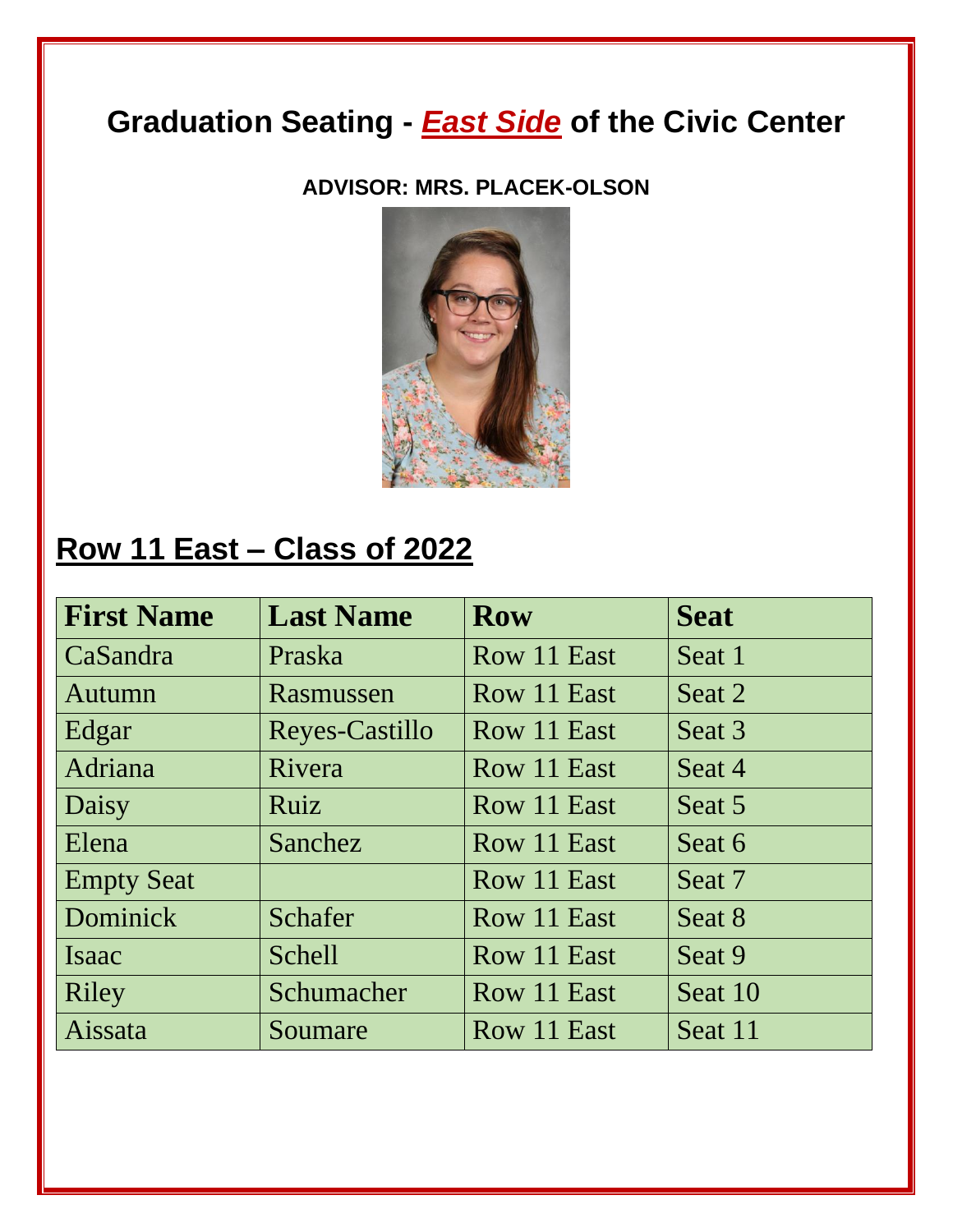#### **ADVISOR: MRS. PLACEK-OLSON**



### **Row 12 East – Class of 2022**

| <b>First Name</b> | <b>Last Name</b>    | <b>Row</b>  | <b>Seat</b> |
|-------------------|---------------------|-------------|-------------|
| Jenna             | Steinke             | Row 12 East | Seat 1      |
| Amelia            | Stone               | Row 12 East | Seat 2      |
| Ronika            | <b>Thunder Hawk</b> | Row 12 East | Seat 3      |
| Keanna            | Trieu               | Row 12 East | Seat 4      |
| Lisa              | Vadnais             | Row 12 East | Seat 5      |
| Emma              | Veverka             | Row 12 East | Seat 6      |
| Alexander         | Wardner             | Row 12 East | Seat 7      |
| Ainsley           | Westmoreland        | Row 12 East | Seat 8      |
| Jamila            | Williams            | Row 12 East | Seat 9      |
| Isaak             | Woodworth           | Row 12 East | Seat 10     |
| <b>Empty Seat</b> |                     | Row 12 East | Seat 11     |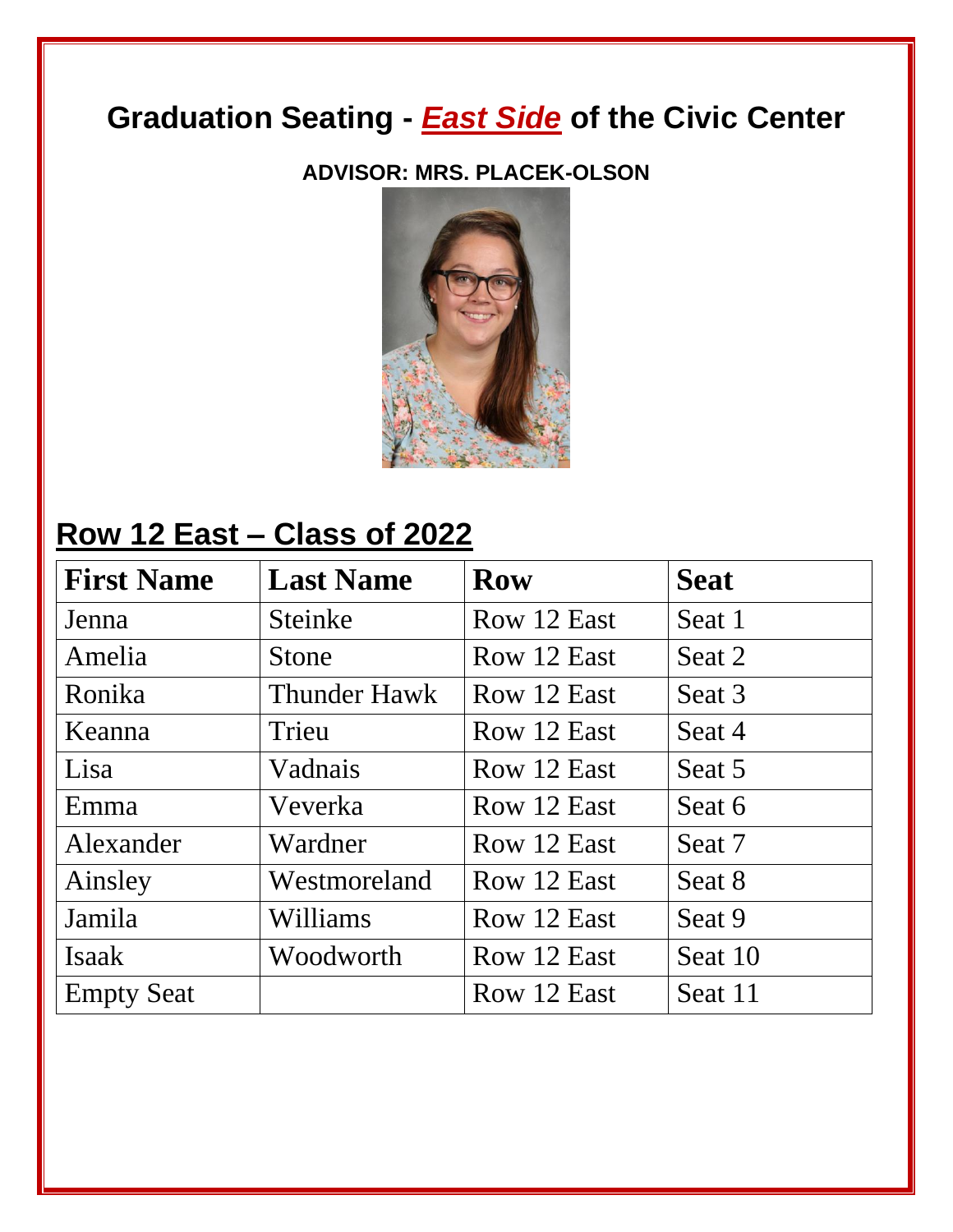#### **Graduation Seating -** *West Side* **of the Civic Center Announcer: Julie Berg**

**On Stage:** Adam Vasichek Senior Class President

#### **ADVISOR: MR. SHETLER**



#### **Row 1 West - Valedictorians**

| <b>First Name</b> | <b>Last Name</b> | <b>Row</b> | <b>Seat</b> |
|-------------------|------------------|------------|-------------|
| Isaac             | <b>Barth</b>     | Row 1 West | Seat 1      |
| Gunnar            | Berg             | Row 1 West | Seat 2      |
| Tayley            | <b>Bruer</b>     | Row 1 West | Seat 3      |
| Aria              | Dahl             | Row 1 West | Seat 4      |
| Caden             | Fischer          | Row 1 West | Seat 5      |
| Madelynne         | Fuchs            | Row 1 West | Seat 6      |
| Mabel             | Hager            | Row 1 West | Seat 7      |
| Kaitlyn           | Hanson           | Row 1 West | Seat 8      |
| Kendall           | Herman           | Row 1 West | Seat 9      |
| Miyah             | Holzworth        | Row 1 West | Seat 10     |
| Taylor            | Kautzman         | Row 1 West | Seat 11     |
| Cameron           | Krueger          | Row 1 West | Seat 12     |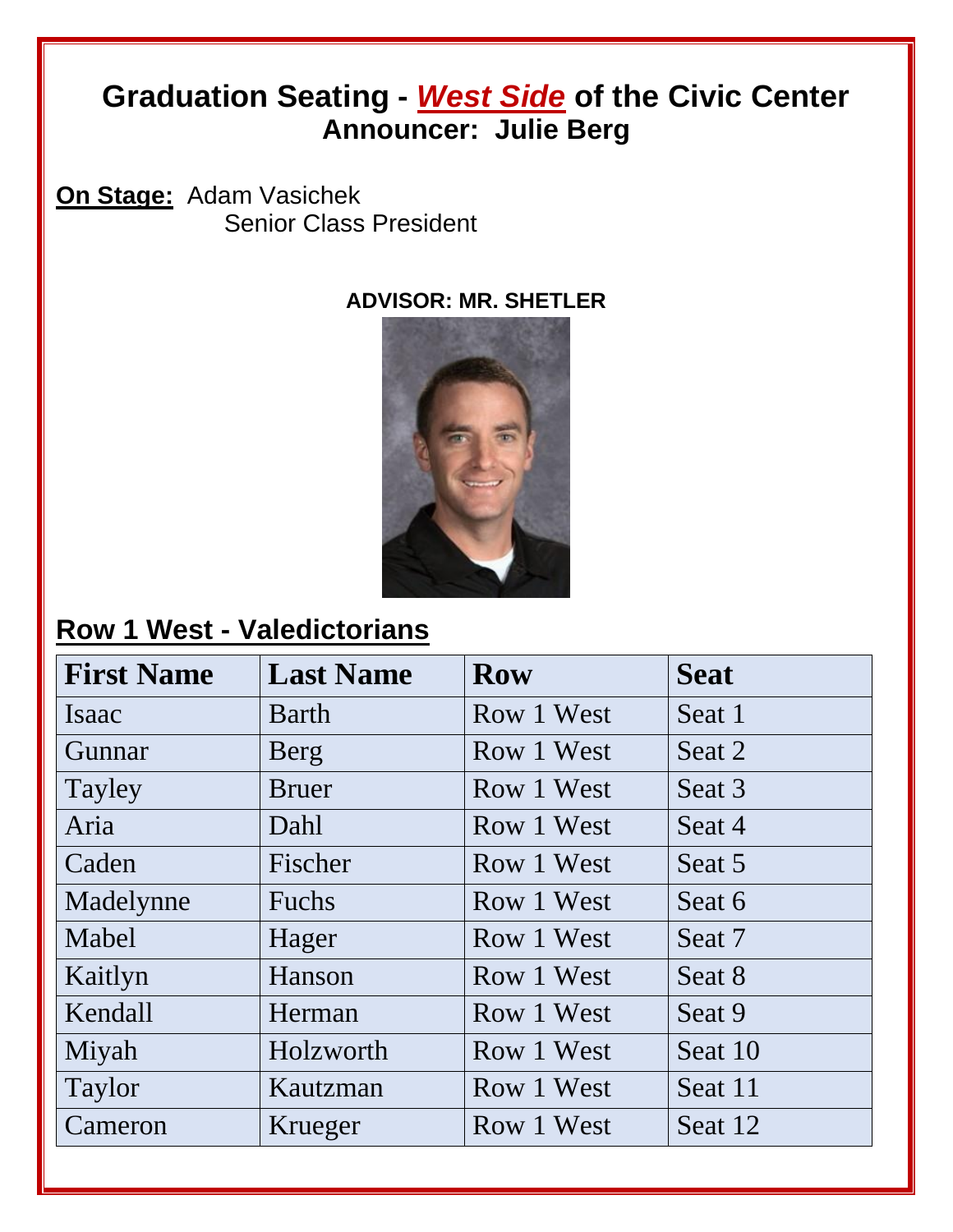#### **ADVISOR: MR. SHETLER**



#### **Row 2 West - Valedictorians**

| <b>First Name</b> | <b>Last Name</b>      | <b>Row</b> | <b>Seat</b> |
|-------------------|-----------------------|------------|-------------|
| Abby              | Lardy                 | Row 2 West | Seat 1      |
| Spencer           | Meeker                | Row 2 West | Seat 2      |
| Annika            | <b>Ness</b>           | Row 2 West | Seat 3      |
| Kenadi            | Renner                | Row 2 West | Seat 4      |
| Rebecca           | Riepl                 | Row 2 West | Seat 5      |
| Taylor            | Schmitcke             | Row 2 West | Seat 6      |
| Carter            | <b>Sims</b>           | Row 2 West | Seat 7      |
| Emily             | Stonecipher           | Row 2 West | Seat 8      |
| Grace             | Stroh                 | Row 2 West | Seat 9      |
| Adam              | Vasichek <sup>*</sup> | Row 2 West | Seat 10     |
| Reece             | Vorachek              | Row 2 West | Seat 11     |

 $*$  = Class President – Will come to his seat during ceremony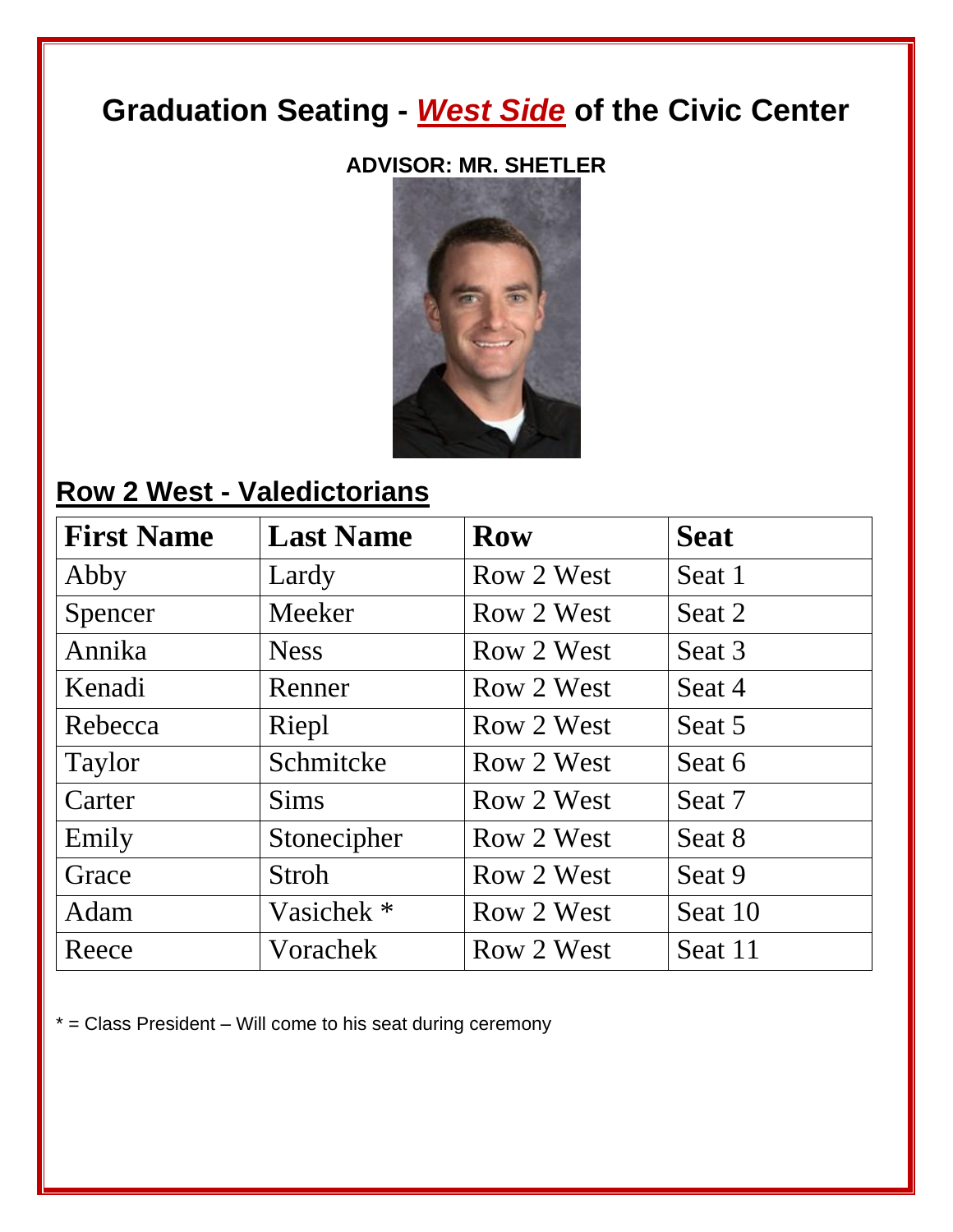#### **ADVISOR: MR. SHETLER**



#### **Row 3 West - Student of Distinction**

| <b>First Name</b> | <b>Last Name</b>  | <b>Row</b> | <b>Seat</b> |
|-------------------|-------------------|------------|-------------|
| Luke              | Ahlgren           | Row 3 West | Seat 1      |
| Quinn             | Berg              | Row 3 West | Seat 2      |
| Alice             | <b>Brownotter</b> | Row 3 West | Seat 3      |
| Chey              | Camden            | Row 3 West | Seat 4      |
| Alison            | Goodfellow        | Row 3 West | Seat 5      |
| Logan             | Gronberg          | Row 3 West | Seat 6      |
| Peyton            | Harding           | Row 3 West | Seat 7      |
| Gavyn             | Herfendal         | Row 3 West | Seat 8      |
| Kacie             | Hoffman           | Row 3 West | Seat 9      |
| Hailey            | Jose              | Row 3 West | Seat 10     |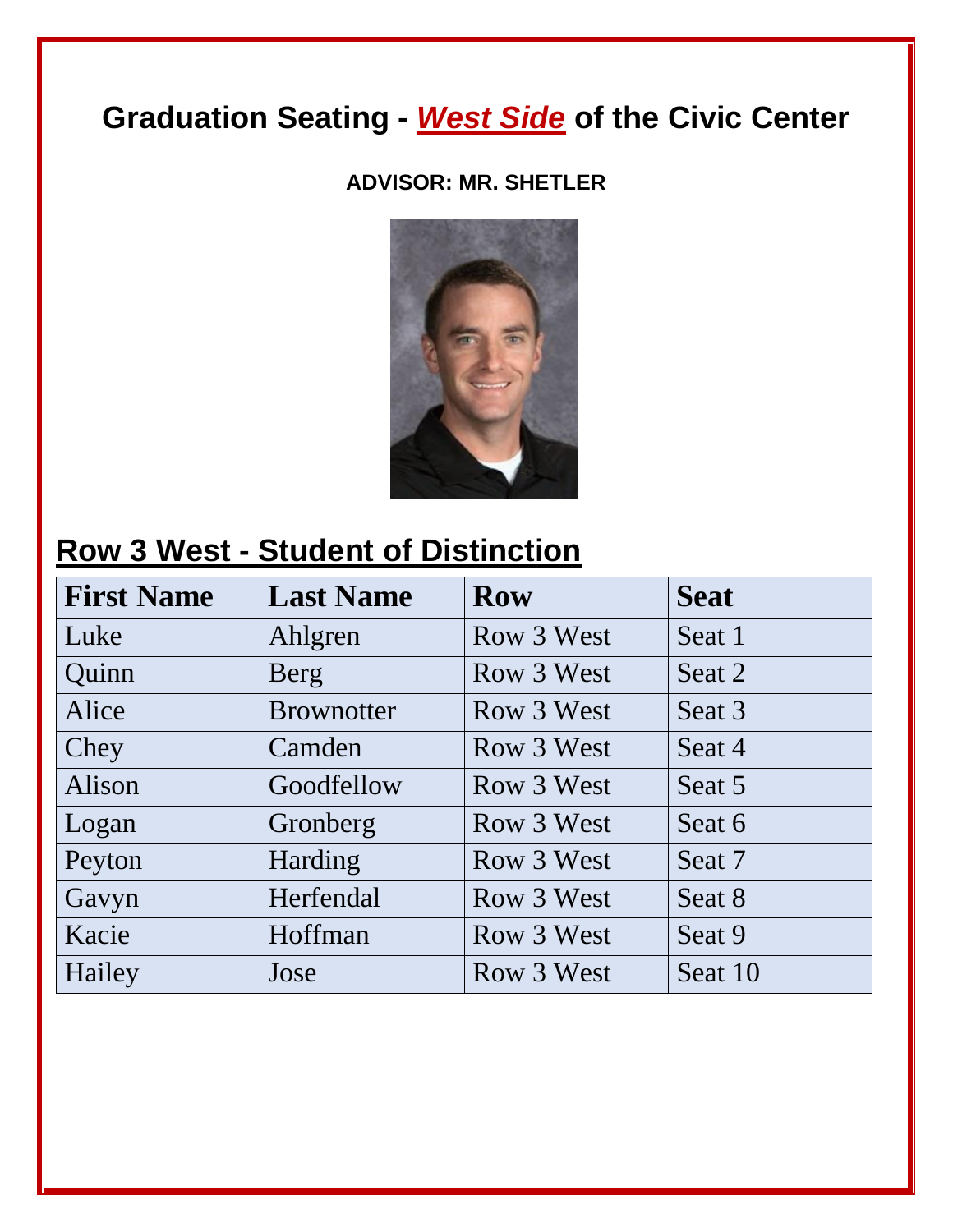#### **ADVISOR: MR. SHETLER**



## **Row 4 West - Student of Distinction**

| <b>First Name</b> | <b>Last Name</b> | <b>Row</b> | <b>Seat</b> |
|-------------------|------------------|------------|-------------|
| Noah              | Krick            | Row 4 West | Seat 1      |
| Tiereney          | Monroe           | Row 4 West | Seat 2      |
| Tony              | Nagel            | Row 4 West | Seat 3      |
| Jaxsyn            | Olson            | Row 4 West | Seat 4      |
| Kaden             | Renner           | Row 4 West | Seat 5      |
| Nathan            | Sagsveen         | Row 4 West | Seat 6      |
| Amy               | Stringer         | Row 4 West | Seat 7      |
| Kayley            | Wachter          | Row 4 West | Seat 8      |
| Kerrigan          | Zander           | Row 4 West | Seat 9      |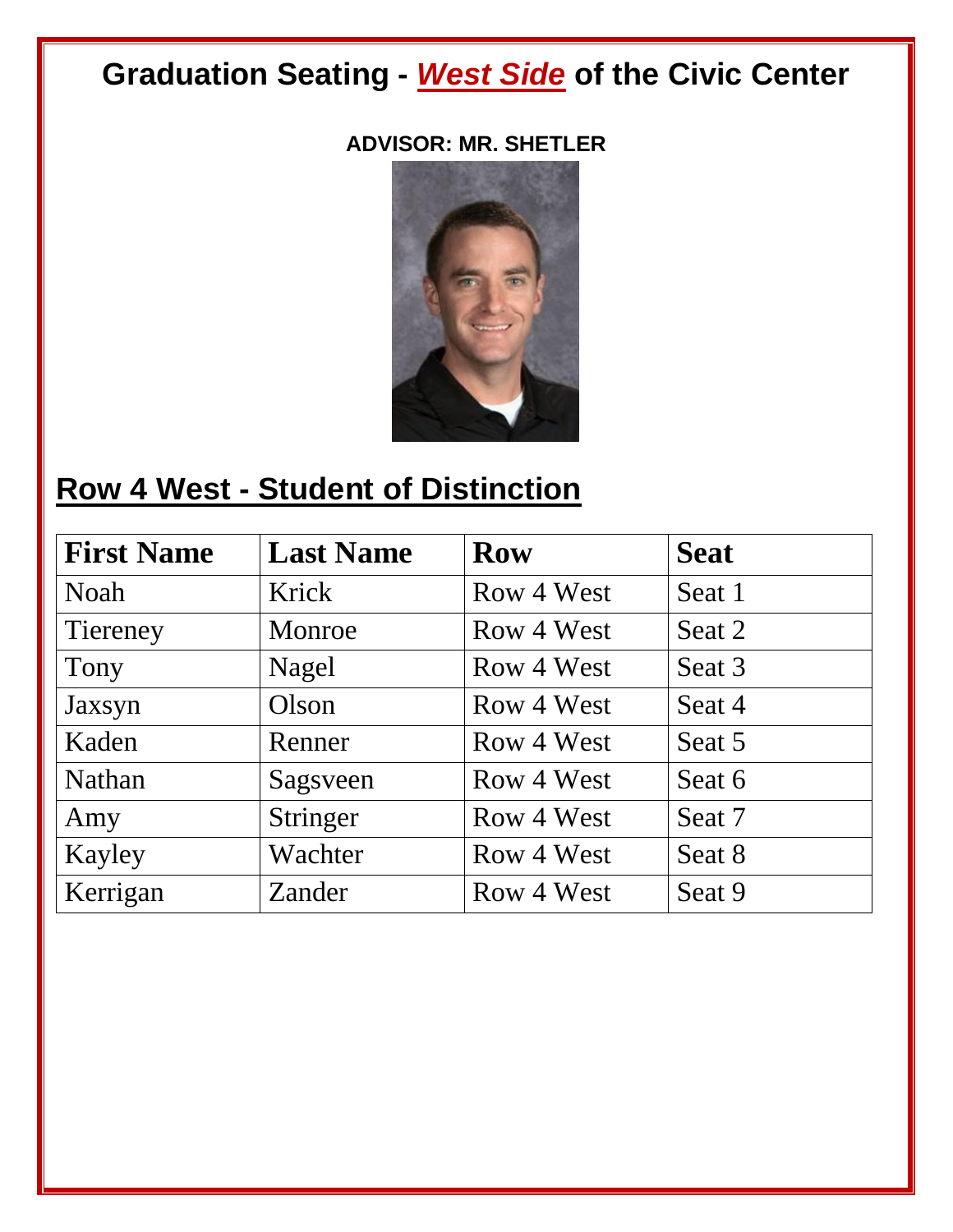#### **ADVISOR: MR. SKYTLAND**



# **Row 5 West – Class of 2022**

| <b>First Name</b> | <b>Last Name</b> | <b>Row</b> | <b>Seat</b> |
|-------------------|------------------|------------|-------------|
| Hunter            | Allrich          | Row 5 West | Seat 1      |
| Mason             | Anderson         | Row 5 West | Seat 2      |
| Anna              | Arndt            | Row 5 West | Seat 3      |
| Ashley            | <b>Bankston</b>  | Row 5 West | Seat 4      |
| Kirstyn           | Bauer            | Row 5 West | Seat 5      |
| <b>Brook</b>      | Beauclair        | Row 5 West | Seat 6      |
| Ariana            | Bender           | Row 5 West | Seat 7      |
| Gabriel           | <b>Bishop</b>    | Row 5 West | Seat 8      |
| Kayde             | <b>Brandt</b>    | Row 5 West | Seat 9      |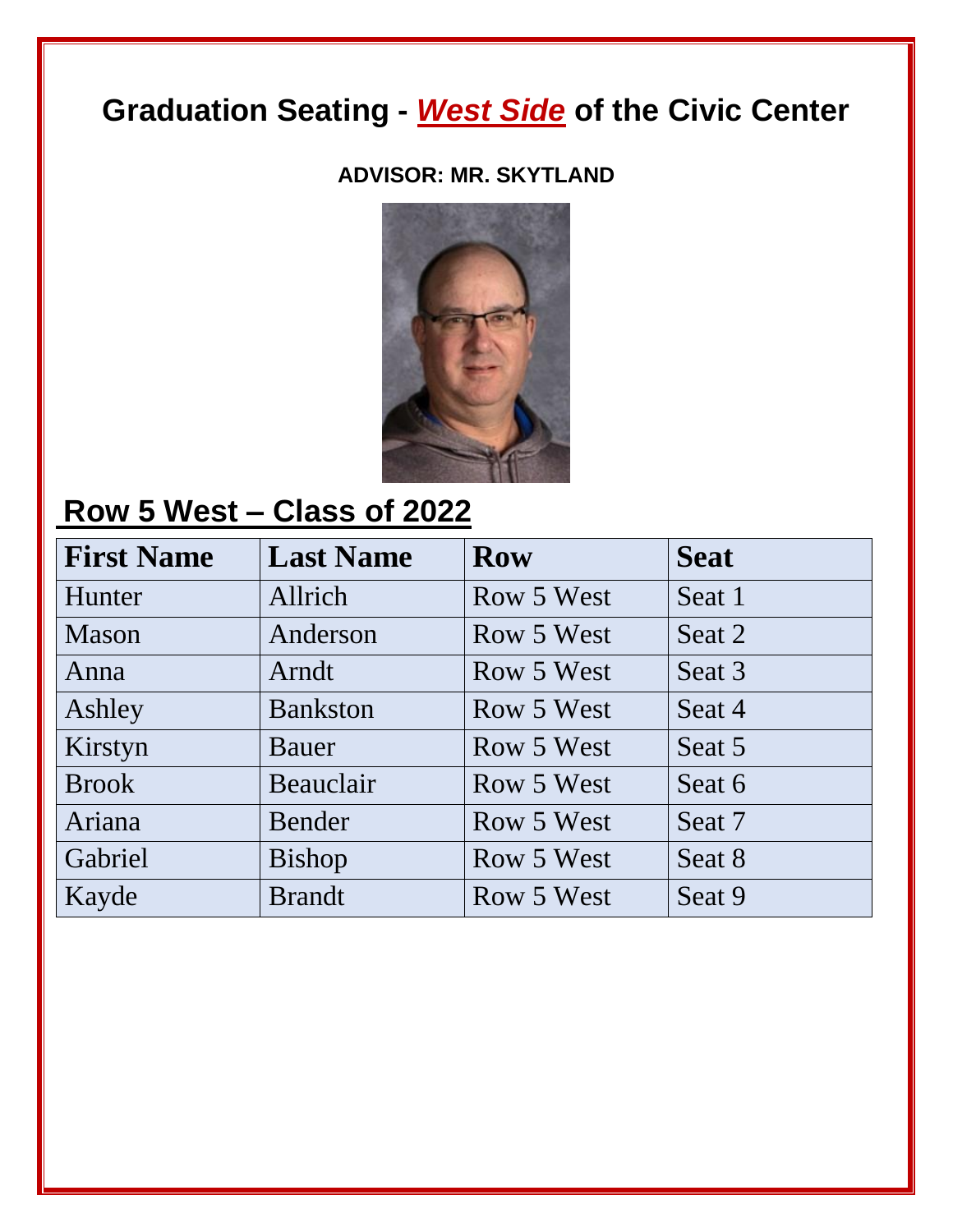**ADVISOR: MR. SKYTLAND**



## **Row 6 West – Class of 2022**

| <b>First Name</b> | <b>Last Name</b> | <b>Row</b> | <b>Seat</b> |
|-------------------|------------------|------------|-------------|
| Rayleigh          | <b>Byzewski</b>  | Row 6 West | Seat 1      |
| Kaylene           | Carrymoccasin    | Row 6 West | Seat 2      |
| Riley             | Clark            | Row 6 West | Seat 3      |
| Javan             | Crawford         | Row 6 West | Seat 4      |
| Trenton           | Crissler         | Row 6 West | Seat 5      |
| Chardonnay        | Cunningham       | Row 6 West | Seat 6      |
| Ethan             | Davis            | Row 6 West | Seat 7      |
| Anthony           | DeVos            | Row 6 West | Seat 8      |
| Sienna            | Doll             | Row 6 West | Seat 9      |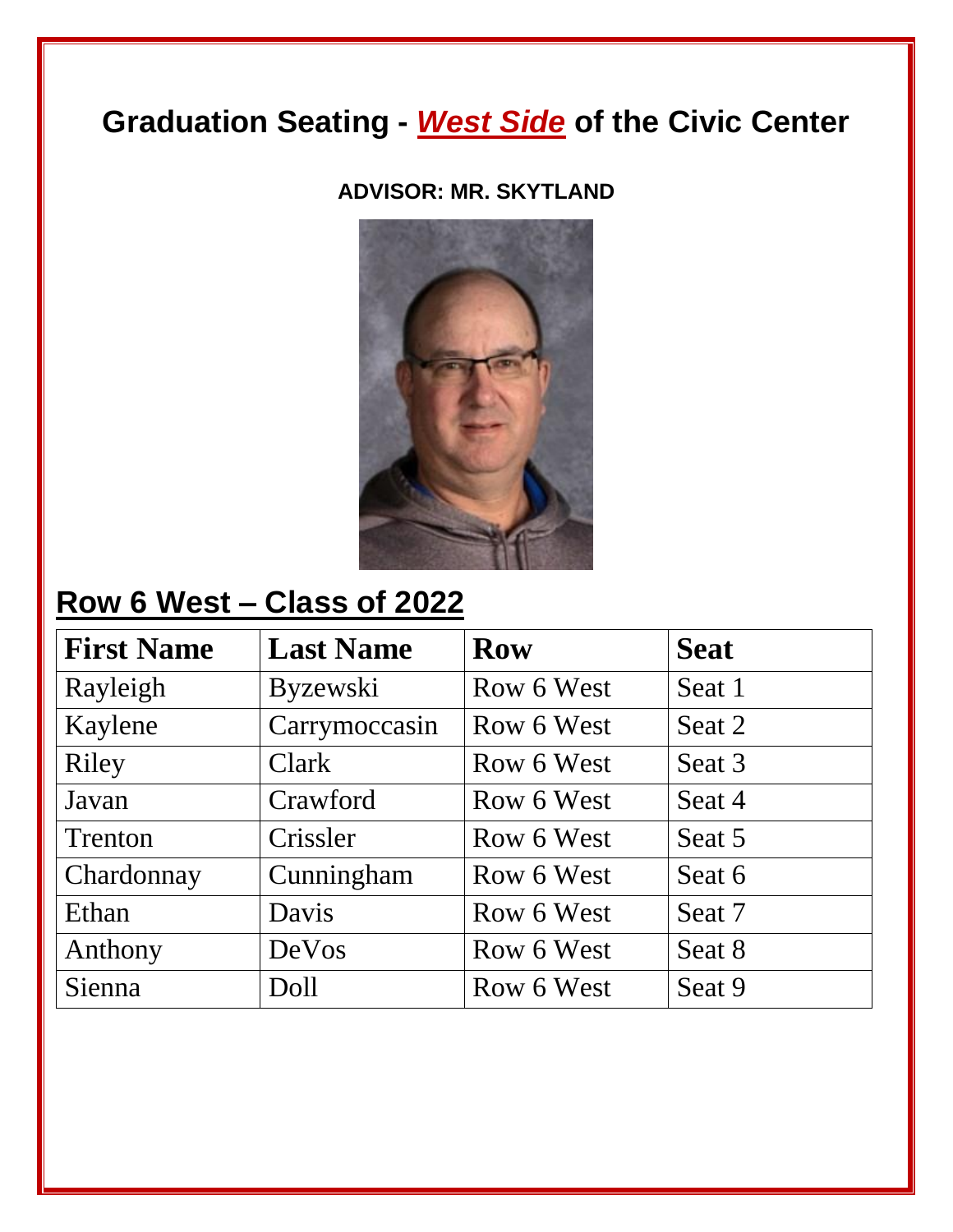#### **ADVISOR: MRS. DSCHAAK**



#### **Row 7 West – Class of 2022**

| <b>First Name</b> | <b>Last Name</b> | <b>Row</b> | <b>Seat</b> |
|-------------------|------------------|------------|-------------|
| Destiny           | Dyk              | Row 7 West | Seat 1      |
| <b>Myles</b>      | Eback            | Row 7 West | Seat 2      |
| Milca             | Feiner Mena      | Row 7 West | Seat 3      |
| Joseph            | Feist            | Row 7 West | Seat 4      |
| <b>Nathan</b>     | Flanagan         | Row 7 West | Seat 5      |
| <b>Braden</b>     | Fritel           | Row 7 West | Seat 6      |
| Madison           | Garner           | Row 7 West | Seat 7      |
| Gage              | Glasser          | Row 7 West | Seat 8      |
|                   | Aide             | Row 7 West | Seat 9      |
| Logan             | Gillispie        | Row 7 West | Seat 10     |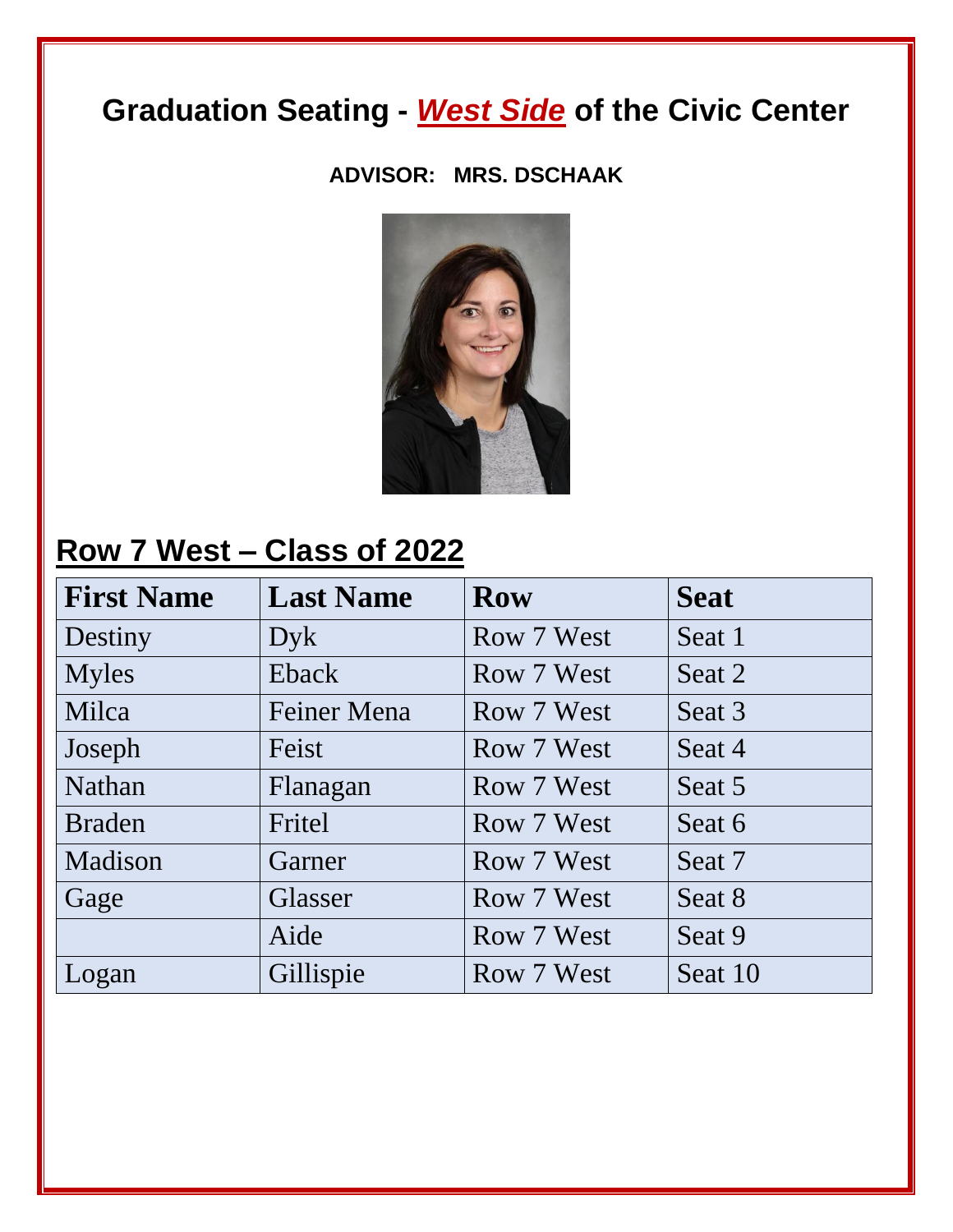#### **ADVISOR: MRS. DSCHAAK**



## **Row 8 West – Class of 2022**

| <b>First Name</b> | <b>Last Name</b> | <b>Row</b> | <b>Seat</b> |
|-------------------|------------------|------------|-------------|
| Michael           | Griffin Jr.      | Row 8 West | Seat 1      |
| Bailey            | Hager            | Row 8 West | Seat 2      |
| Hailey            | Hart             | Row 8 West | Seat 3      |
| <b>Maxwell</b>    | Hein             | Row 8 West | Seat 4      |
| James             | Herrington       | Row 8 West | Seat 5      |
| Ravyn             | Hildebrand       | Row 8 West | Seat 6      |
| Lyberty           | Hillerson        | Row 8 West | Seat 7      |
| Alison            | Horne            | Row 8 West | Seat 8      |
| Devon             | Howling Wolf     | Row 8 West | Seat 9      |
| <b>Blake</b>      | Hulm             | Row 8 West | Seat 10     |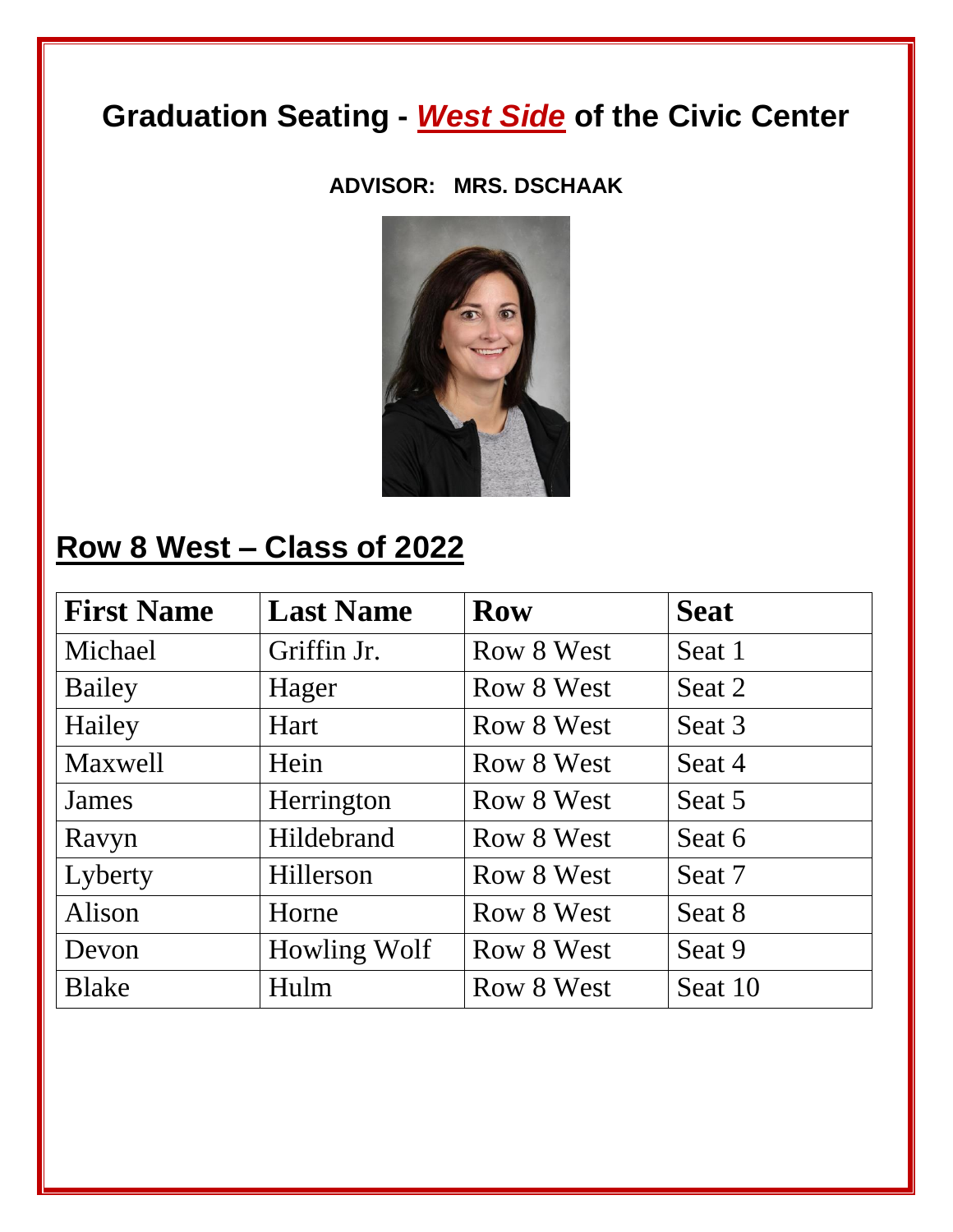#### **ADVISOR: MR. WILHELM**



#### **Row 9 West – Class of 2022**

| <b>First Name</b> | <b>Last Name</b>    | <b>Row</b> | <b>Seat</b> |
|-------------------|---------------------|------------|-------------|
| Jordan            | Johnson             | Row 9 West | Seat 1      |
| <b>Noah</b>       | Johnson             | Row 9 West | Seat 2      |
| Seth              | Kahl                | Row 9 West | Seat 3      |
| Emmie             | Kemmis              | Row 9 West | Seat 4      |
| Paige             | <b>Kills Plenty</b> | Row 9 West | Seat 5      |
| Rylie             | Knudson             | Row 9 West | Seat 6      |
| Kenlynn           | Kraft               | Row 9 West | Seat 7      |
| Amalee            | Kuntz               | Row 9 West | Seat 8      |
| Derek             | Larson              | Row 9 West | Seat 9      |
|                   | Leingang-           | Row 9 West | Seat 10     |
| Shelby            | Markham             |            |             |
| Gavin             | Maher               | Row 9 West | Seat 11     |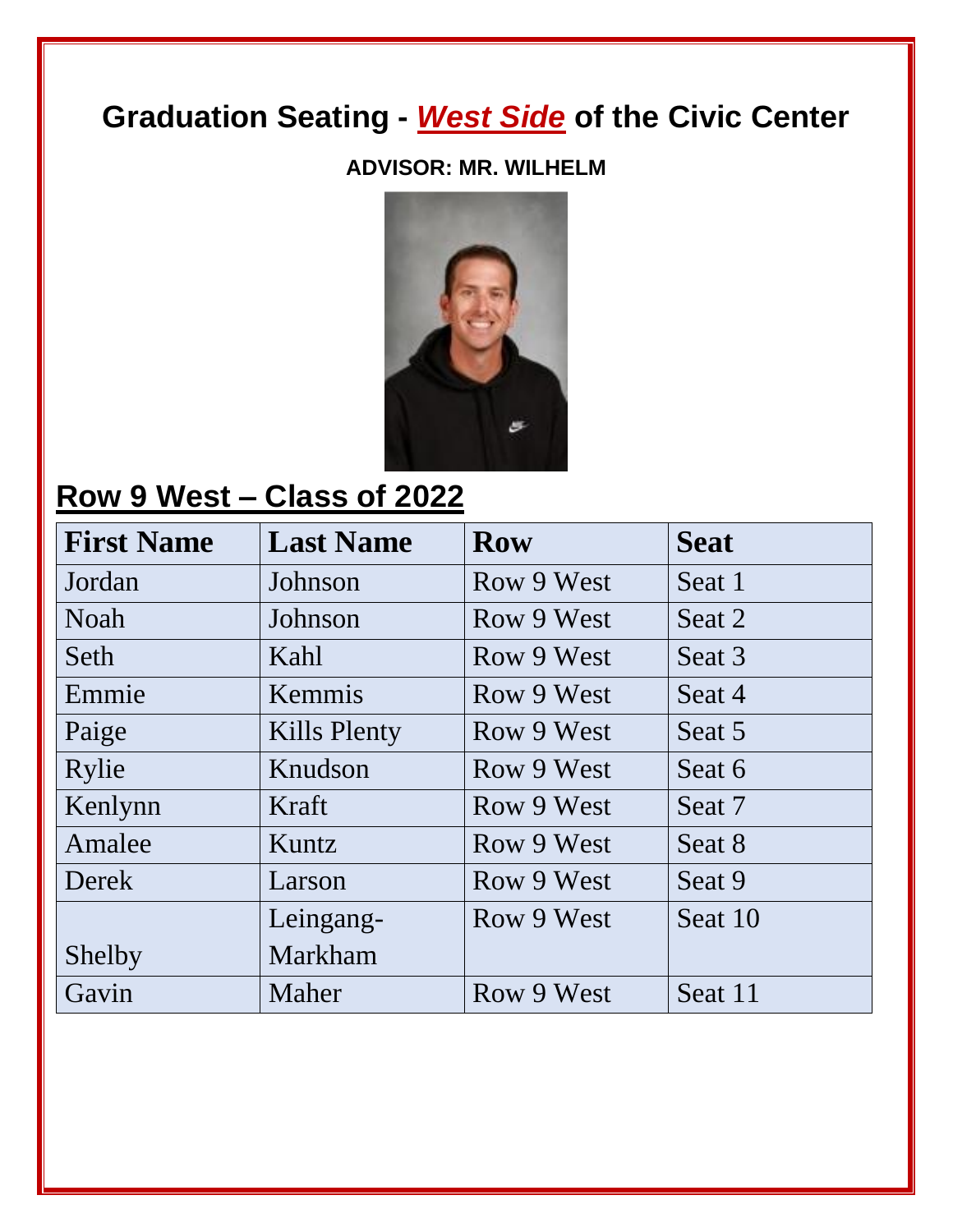**ADVISOR: MR. WILHELM**



### **Row 10 West – Class of 2022**

| <b>First Name</b> | <b>Last Name</b>           | <b>Row</b>  | <b>Seat</b> |
|-------------------|----------------------------|-------------|-------------|
| Casen             | Malo                       | Row 10 West | Seat 1      |
| Soren             | Mathwich                   | Row 10 West | Seat 2      |
| Livia             | McCloud                    | Row 10 West | Seat 3      |
| <b>Bryan</b>      | Mendez Rosario             | Row 10 West | Seat 4      |
| Christopher       | Mock                       | Row 10 West | Seat 5      |
| <b>Brayden</b>    | Moran                      | Row 10 West | Seat 6      |
| Madeline          | Neigum                     | Row 10 West | Seat 7      |
| Francine          | Nyinawumwami   Row 10 West |             | Seat 8      |
| Viggo             | Pate                       | Row 10 West | Seat 9      |
| Margareth         | Ponomareva                 | Row 10 West | Seat 10     |
| <b>Brody</b>      | Porsborg                   | Row 10 West | Seat 11     |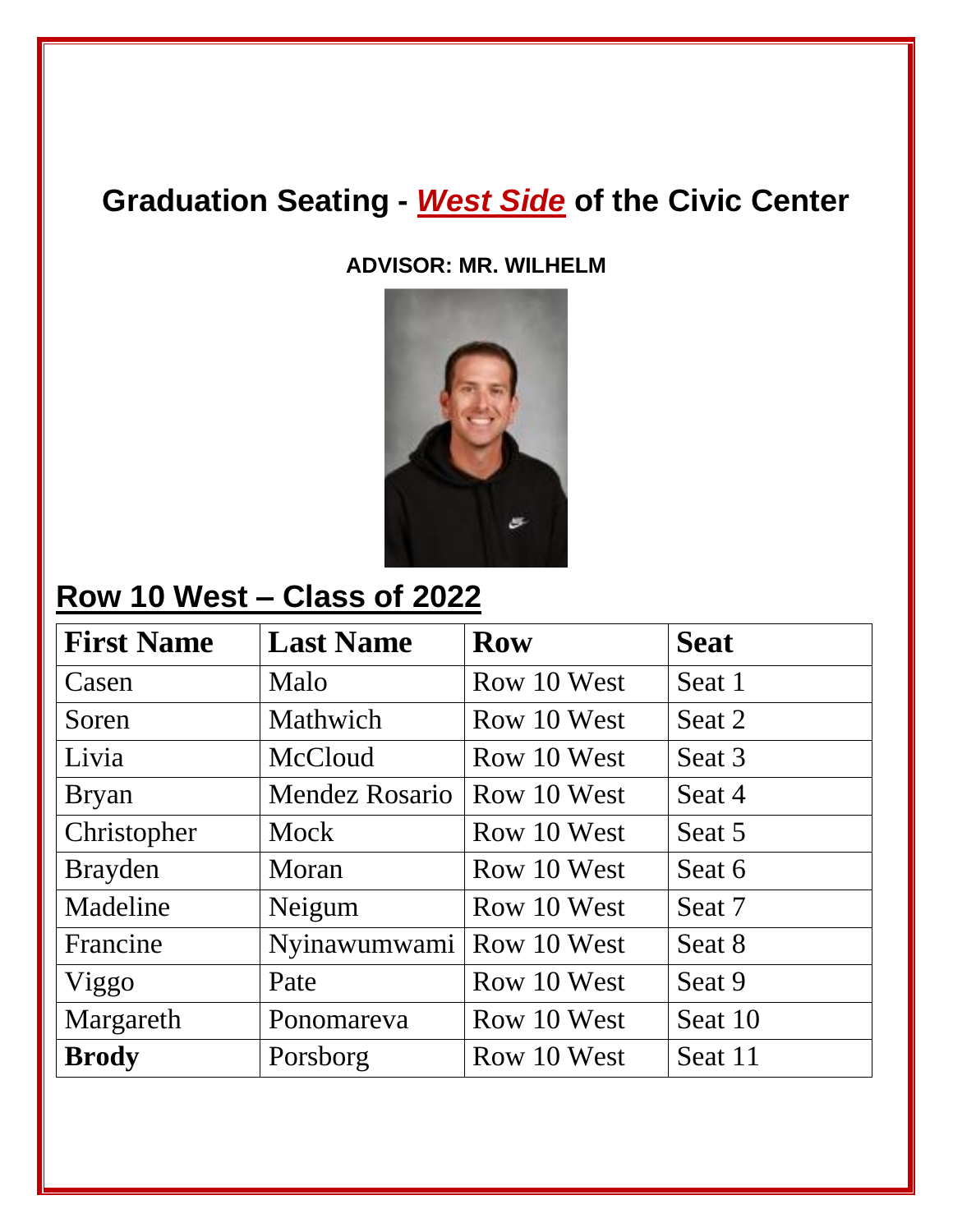#### **ADVISOR: MS. WALTH**



#### **Row 11 West – Class of 2022**

| <b>First Name</b> | <b>Last Name</b> | <b>Row</b>  | <b>Seat</b> |
|-------------------|------------------|-------------|-------------|
| Ethan             | Puffer           | Row 11 West | Seat 1      |
| Megan             | Reems            | Row 11 West | Seat 2      |
| Remington         | Richardson       | Row 11 West | Seat 3      |
| Xavier            | Roller           | Row 11 West | Seat 4      |
| Reegan            | <b>Rukstad</b>   | Row 11 West | Seat 5      |
| Kylie             | Sandoval         | Row 11 West | Seat 6      |
| Carter            | Schafer          | Row 11 West | Seat 7      |
| Preston           | Schaner          | Row 11 West | Seat 8      |
| Cameron           | Schmidt          | Row 11 West | Seat 9      |
| Grace             | Skorheim         | Row 11 West | Seat 10     |
| Gellsia           | <b>Starlin</b>   | Row 11 West | Seat 11     |

**Graduation Seating -** *West Side* **of the Civic Center**